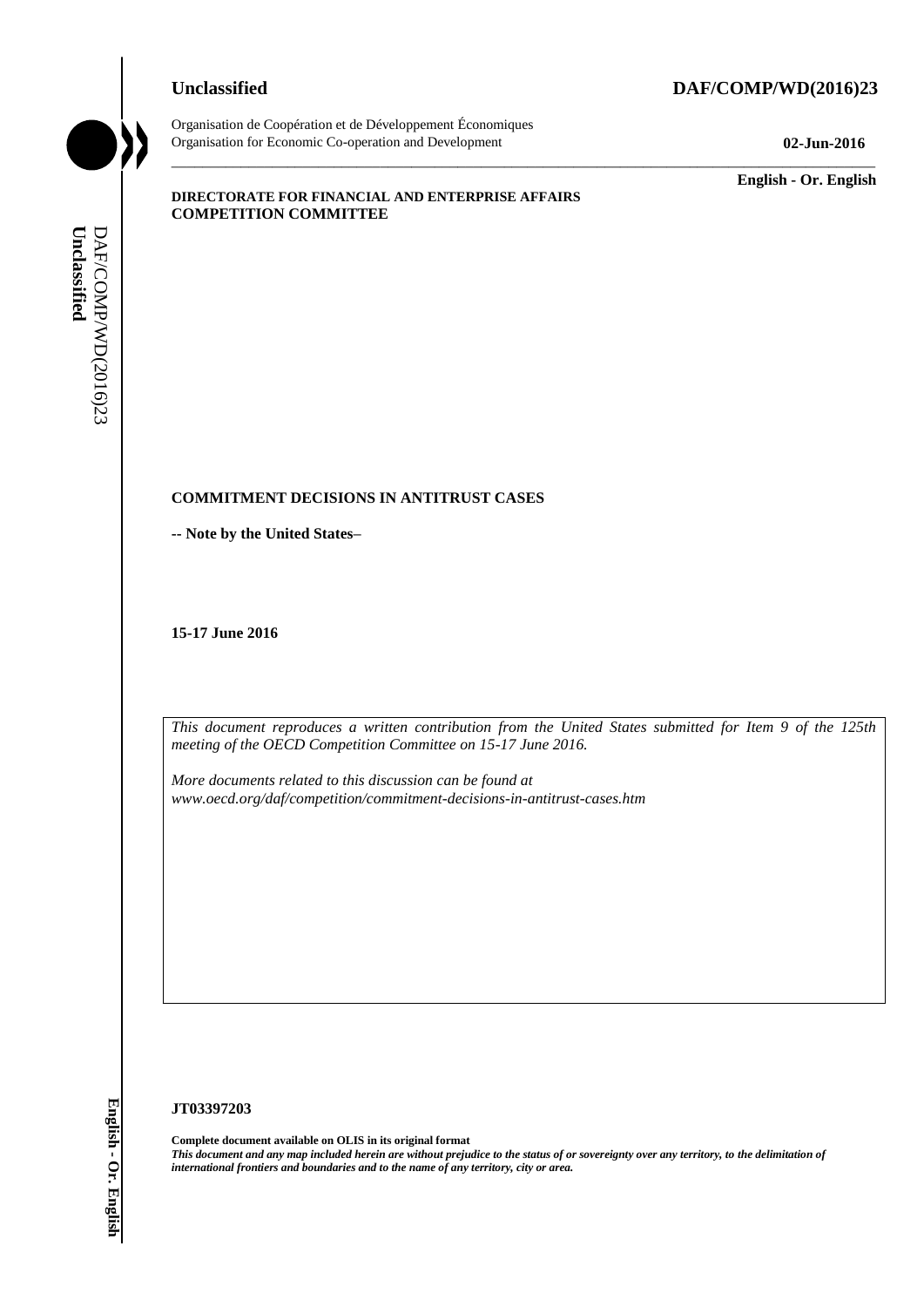1. The United States antitrust agencies – the U.S. Department of Justice Antitrust Division ("DOJ" or "Division") and the U.S. Federal Trade Commission ("FTC") (collectively, "the agencies") – resolve most of their civil non-merger antitrust cases with negotiated settlements – referred to as "commitments" in this roundtable – as they do with mergers.<sup>1</sup> Litigated civil non-merger cases are rare. Settlements are an important procedural tool, because they let the agencies and the target parties resolve their disputes effectively, quickly, and thoroughly.<sup>2</sup> The test for an acceptable settlement, therefore, is whether it addresses the anticompetitive conduct in a way that eliminates the harm and prevents its recurrence. The agencies will not accept a proposed settlement that will not accomplish those goals; in those instances, the agencies will litigate to achieve an effective result.

2. The agencies' ability to resolve antitrust violations without necessarily proceeding through litigation is an important tool to achieve effective and expeditious relief from anticompetitive conduct, without both the agency and the parties incurring the costs of delay and litigation. The agency obtains the relief it needs much sooner than it would from litigation, and it avoids the risk that it might not prevail. The parties obtain certainty about what they may, and may not, do in the future. A further benefit of negotiated settlements is that the agency and parties can discuss in great detail the scope of the remedy, including any carve-outs that may be supported by particular circumstances. A fine-tuned remedy that fully accommodates legitimate business needs of the parties while still providing full competitive relief may not be easily obtained in an adversarial litigation context. The agencies' settlements have effectively halted unlawful conduct in many matters over the decades of antitrust enforcement in the U.S.; they have prevented their recurrence; and they have informed the public about the agencies' view of the application of antitrust laws to economic activity.

# **1. Settlement Procedures in the United States**

3. The agencies follow similar but parallel procedures to impose negotiated settlements – commitment decisions. DOJ files consent decrees, or civil consent judgments, in a U.S. federal district (trial) court to obtain effective relief without taking a case to trial. $3$ 

4. The FTC issues negotiated administrative consent orders under its statutory authority, to resolve violations without the need for a trial. DOJ and FTC use consent decrees and consent orders, respectively, most often to settle merger cases, but also use them to settle alleged competition violations that include both unilateral conduct, such as exclusive dealing and monopolization,<sup>4</sup> and concerted action cases, such as unlawful agreements.<sup>5</sup> Consent decrees are not used to resolve allegations of hard-core horizontal conduct that DOJ

 $\overline{1}$ <sup>1</sup> The table at the end of this paper provides some statistics on settlements and litigations.

<sup>&</sup>lt;sup>2</sup> No particular business sectors are more subject to settlement than others.

<sup>3</sup> Examples of significant civil non-merger consent decrees include the 1941 *American Society of Composers, Authors and Publishers* and *Broadcast Music, Inc.* decrees; *United States v. AT&T*, 552 F. Supp. 131 (D.D.C. 1982), *aff'd sub nom. Maryland v. United States*, 460 U.S. 1001 (1983); and *United States v. Microsoft Corp*., 56 F.3d 1448 (D.C. Cir. 1995). Recent cases involving both litigated and consent judgments include *U.S. v. American Express Co.* (case filings available at [https://www.justice.gov/atr/case/us-and-plaintiff-states-v-american-express-co-et-al\)](https://www.justice.gov/atr/case/us-and-plaintiff-states-v-american-express-co-et-al) and *U.S. v. Apple, Inc.*(case filings available a[t https://www.justice.gov/atr/case/us-v-apple-inc-et-al\)](https://www.justice.gov/atr/case/us-v-apple-inc-et-al).

*<sup>4</sup> In re Victrex plc*, FTC File No. 141-0042 (proposed decision & order issued Apr. 27, 2016), [https://www.ftc.gov/enforcement/cases-proceedings/141-0042/victrex-plc-et-al-matter;](https://www.ftc.gov/enforcement/cases-proceedings/141-0042/victrex-plc-et-al-matter) *In re Intel Corporation*, Dkt. C-9341 (decision & order issued Nov. 2, 2010) [https://www.ftc.gov/enforcement/cases](https://www.ftc.gov/enforcement/cases-proceedings/061-0247/intel-corporation-matter)[proceedings/061-0247/intel-corporation-matter.](https://www.ftc.gov/enforcement/cases-proceedings/061-0247/intel-corporation-matter)

<sup>5</sup> *In re Concordia Healthcare Inc*., Dkt. C- 4553, and *Par Pharmaceutical, Inc.*, Dkt. C-4554 (decisions & orders issued Oct. 30, 2015) [https://www.ftc.gov/enforcement/cases-proceedings/151-0030/concordia-](https://www.ftc.gov/enforcement/cases-proceedings/151-0030/concordia-healthcare-par-pharmaceutical)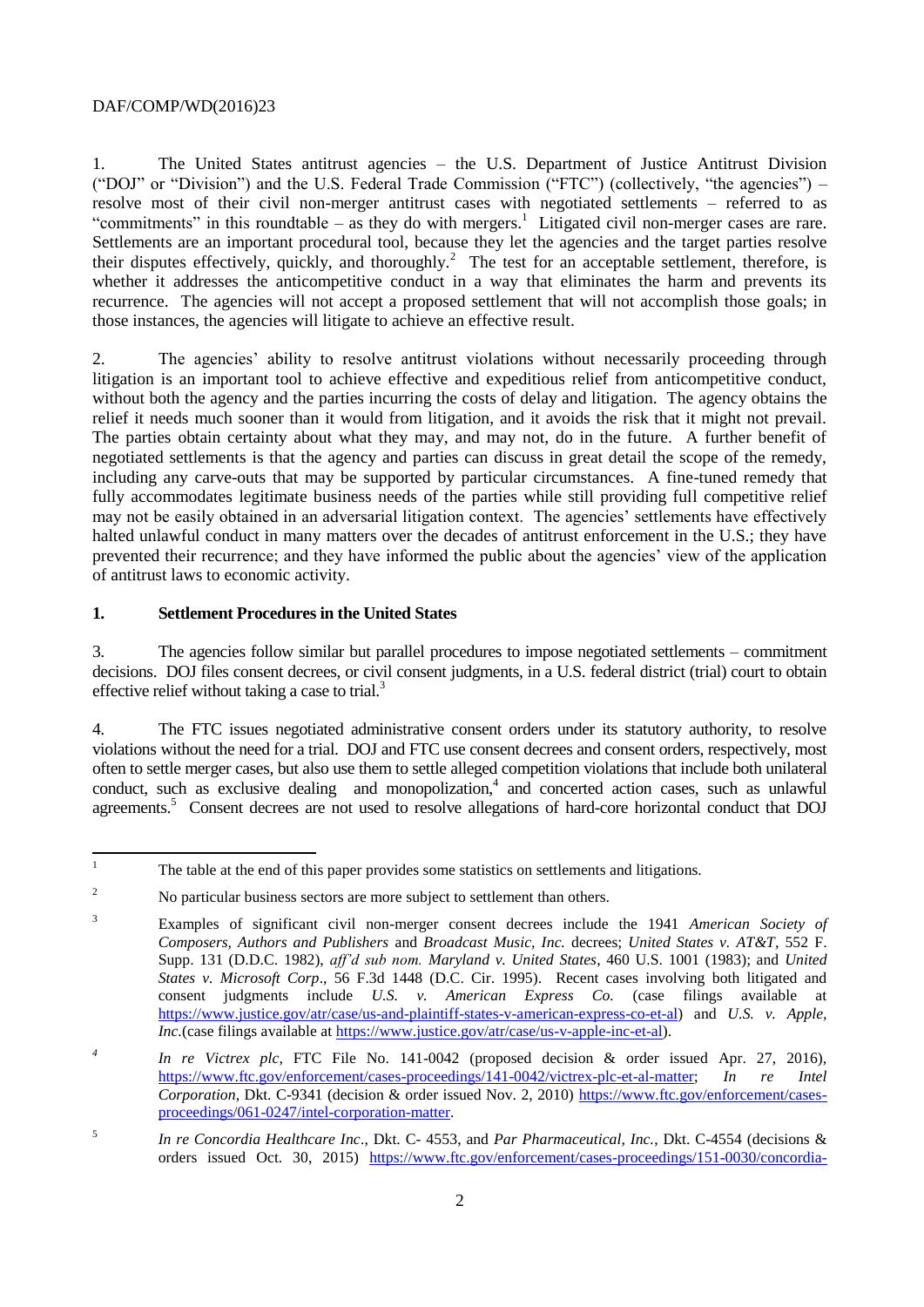prosecutes criminally, such as price-fixing, market or customer allocation, or bid rigging. The FTC does not have authority to pursue criminal prosecutions, and it refers such matters to DOJ.<sup>6</sup>

5. At both agencies, settlements are achieved by negotiating the scope of the remedy, writing a clear and enforceable order, and then entering into an agreement with the parties, who admit certain facts to establish jurisdiction, waive their rights to any further proceedings, and agree to be bound by the terms of the final order. The agencies also issue or file a complaint setting out the relevant facts and alleging how the parties have violated the law.

# **2. Procedures at DOJ's Antitrust Division**

6. The Antitrust Procedures and Penalties Act. The Division first used consent decrees to settle antitrust cases in 1906 and 1911. Since 1974, civil consent judgments are governed by the Antitrust Procedures and Penalties Act of 1974, 15 U.S.C. § 16 ("APPA"), also known as the Tunney Act. The APPA establishes a process for public scrutiny and comment, which begins with the filing of a complaint by DOJ in federal district court that alleges the theory of harm and the relevant markets, along with a Competitive Impact Statement ("CIS") and a proposed final judgment that the Division will ask the court to enter after the public comment period.<sup>7</sup> The CIS is directed to the public, as well as to the court, and is therefore written in a narrative style that avoids technical jargon. It sets out the information necessary to enable the court and the public to evaluate the proposed final judgment, and explains why the proposed final judgment is appropriate under the circumstances and is in the public interest. The CIS is the Division's explanation of its case, the judgment, and the circumstances surrounding the judgment.

7. The APPA requires the Division to include certain elements in the CIS, including an explanation of the proposed final judgment, remedies available to potential private litigants, etc. The Division drafts the CIS both to meet these requirements and to provide the legal and business communities with useful instruction and guidance on the Division's enforcement intentions.

8. The APPA requires that the proposed judgment and the CIS be published in the *Federal Register* "*at least 60 days prior to the effective date of such judgment."* The APPA also requires that a summary of the settlement be published in a newspaper of general circulation several times during that period. Before the judgment can be entered, the Division must publish in the *Federal Register* any public comments the Division receives about the proposed judgment during the notice and comment period, and the Division's reply to them.<sup>8</sup> In addition to the public comment period, the APPA allows "full or limited participation in proceedings before the court by interested parties or agencies." Private parties may file amicus briefs, and in rare cases, courts have allowed interested persons to intervene.

9. The court must approve the relief accepted by the Government if it is within the "reaches of the public interest." *United States v. Microsoft Corp*., 56 F.3d 1448, 1461-62 (D.C. Cir. 1995) (citations omitted). In making that determination, the Court is required to consider:

|   | healthcare-par-pharmaceutical; In re Ferrellgas Partners, L.P., Dkt. 9360 (decision & order issued Jan. 9,<br>2015) https://www.ftc.gov/enforcement/cases-proceedings/111-0195/amerigas-blue-rhino-matter |
|---|-----------------------------------------------------------------------------------------------------------------------------------------------------------------------------------------------------------|
| 6 | Non-criminal matters are handled by only one of the agencies, under a "clearance" procedure that<br>considers prior matters, industry expertise, and other relevant factors.                              |

<sup>&</sup>lt;sup>7</sup> A detailed description of the Division's procedures for negotiating and entering consent decrees is available in the Division Manual, Chapter IV.D, available at [https://www.justice.gov/atr/file/761146/download.](https://www.justice.gov/atr/file/761146/download) The FTC's procedures are available at [https://www.ftc.gov/sites/default/files/attachments/ftc-administrative-staff-manuals/ch06consents.pdf.](https://www.ftc.gov/sites/default/files/attachments/ftc-administrative-staff-manuals/ch06consents.pdf)

<sup>8</sup> With the court's approval, the comments can be published on the Division's website.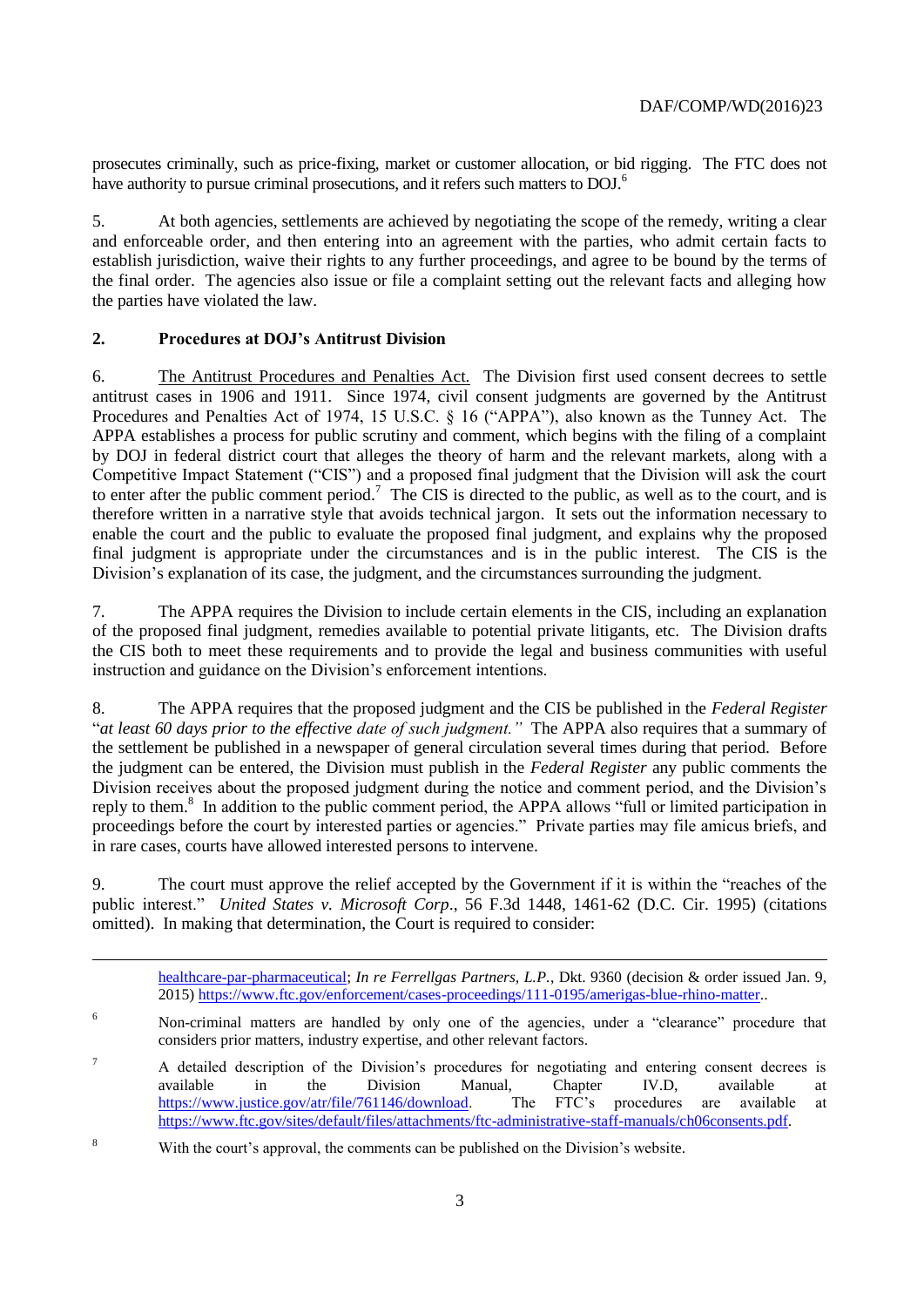- The competitive impact of such judgment, including termination of alleged violations, provisions for enforcement and modification, duration of relief sought, anticipated effects of alternative remedies actually considered, whether its terms are ambiguous, and any other competitive considerations bearing upon the adequacy of such judgment that the court deems necessary to a determination of whether the consent judgment is in the public interest; and
- The impact of entry of such judgment upon competition in the relevant market or markets, upon the public generally and individuals alleging specific injury from the violations set forth in the complaint, including consideration of the public benefit, if any, to be derived from a determination of the issues at trial.

10. 15 U.S.C. § 16(e)(1)(A) & (B). In considering these statutory factors, the court's inquiry is necessarily a limited one, as the Government is entitled to "broad discretion to settle with the defendant within the reaches of the public interest." *Microsoft*, supra at 1461. That is, the court is not to substitute its opinion on the best way to resolve the government's claims; rather it is to determine if the government's decision is within the reaches of the public interest.

11. Final authority to authorize the settlement rests with DOJ's Assistant Attorney General and, pursuant to the APPA, the judgment is subject to withdrawal or change at any time prior to its formal entry by the court. Defense counsel do not review court papers, other than the proposed judgment and, for merger decrees, any hold separate stipulation and order, prior to filing with the court.

12. In 2004 amendments to the APPA, Congress made clear its intent to preserve the practical benefits of utilizing consent decrees in antitrust enforcement, adding the unambiguous instruction that "[n]othing in this section shall be construed to require the court to conduct an evidentiary hearing or to require the court to permit anyone to intervene." 15 U.S.C. § 16(e)(2). It is very unusual for a court to require an evidentiary hearing in connection with a Division settlement.

### **3. Procedures at the Federal Trade Commission**

13. Settlement Procedures. The FTC's Rules of Practice set out the procedures used to settle the FTC's cases. 16 C.F.R. §§0.0 *et seq.* Settlements are negotiated by the staff, with oversight of senior management and sometimes with input from the FTC Commissioners. The specific provisions of any settlement are incorporated into an order – the Consent Order – that the FTC will issue, under its statutory authority if a majority of the Commission votes to accept the settlement. If agreement is reached between the parties and the staff, both will execute an Agreement Containing Consent Order ("ACCO"), which identifies the parties and contains critical representations and waivers as required by the Rules. The parties waive, *inter alia*, any right to seek judicial review of the Consent Order, and they acknowledge that once it becomes final it can be enforced as any final order issued by the FTC. The staff will also show a proposed Complaint to the parties, who acknowledge in the ACCO that they have read it. The Complaint recites the relevant facts, including the identities of the parties and relevant third parties, explains the facts giving rise to the decision to bring the case, and the specific allegations of law violations. The Complaint is an important part of the settlement because the ACCO recites that the Complaint may be used to construe the Consent Order and that nothing outside of the Consent Order or the ACCO may be used to limit, vary, or contradict the Consent Order's terms. After the ACCO is signed, the matter is submitted to the Commissioners for their consideration.

14. FTC Votes, and Opportunity for Public Comment. If a majority of the Commission finds a "reason to believe" that the law has been violated, and if they conclude that the proposed settlement accomplishes the FTC's remedial goals, they will vote to accept the proposed Consent Order for public comment. The FTC then will issue a press release, along with the ACCO, the proposed Complaint, the proposed Consent Order, and an "Analysis of Proposed Consent Order to Aid Public Comment." These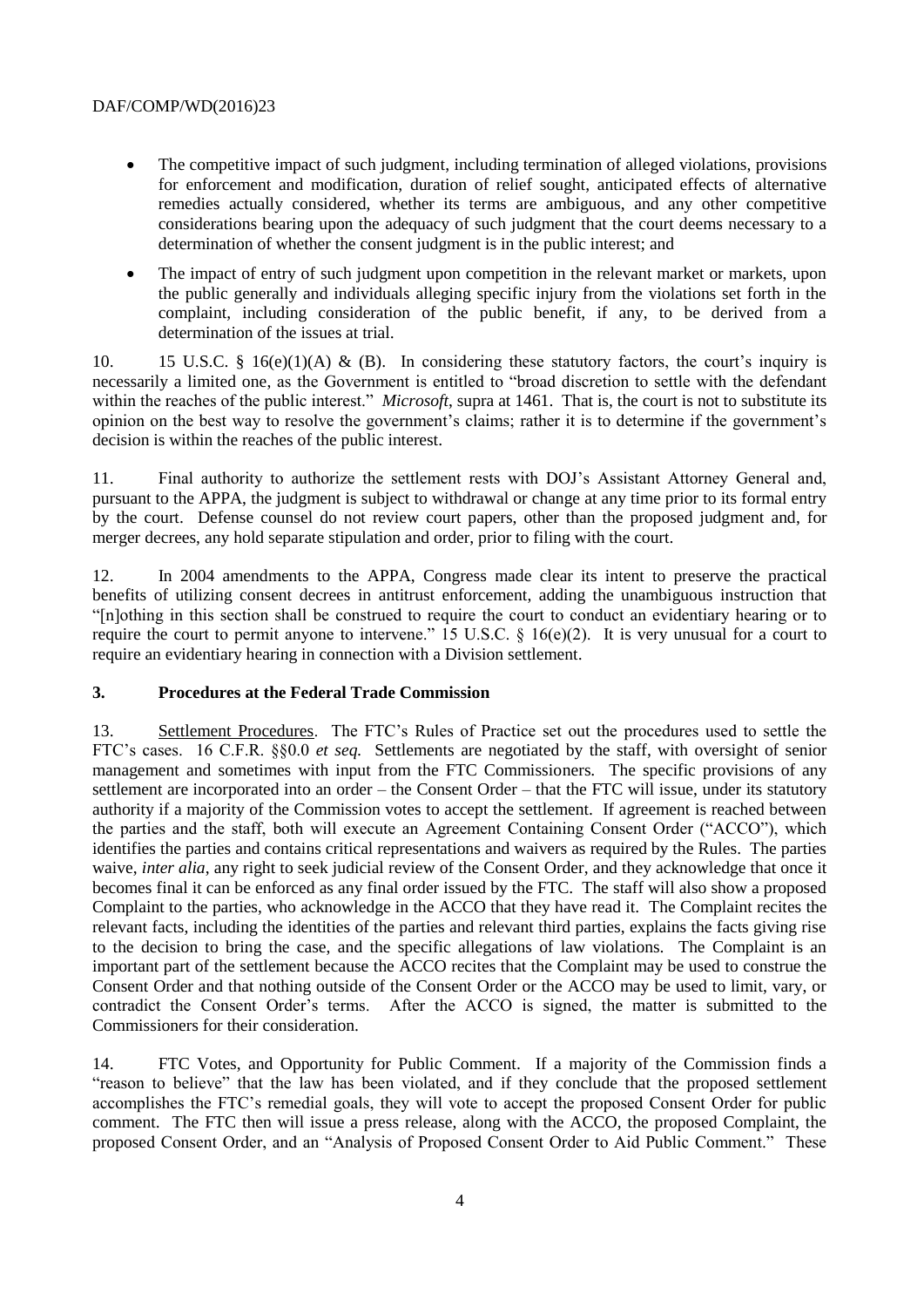are available on the FTC's public website, FTC.gov. The FTC will also publish the Analysis in the *Federal Register*, with hyperlinks to the other documents. The Analysis to Aid Public Comment (similar to DOJ's CIS) explains the case in some detail and explains how the law has been violated, in order to assist the public in understanding and commenting meaningfully. The FTC invites comments for 30 days, after which it again considers the matter.<sup>9</sup> If no changes are warranted, either based on comments or other reasons, the FTC then issues the Consent Order as a final FTC order, issues the Complaint as final, issues a new press release, and serves the parties with the final documents. The Consent Order does not become final until the FTC votes the second time. Until that point, the Commissioners may reject the settlement, may instruct the staff to negotiate changes to the proposed order (which require the parties' consent), may close the matter without taking enforcement action, or may begin administrative litigation with the parties. These are rare outcomes – virtually every proposed Consent Order becomes final as originally negotiated, except for minor modifications to which the parties and staff may agree during the settlement process.

# **4. General Considerations at Both U.S. Agencies**

15. Settlement negotiations. Negotiations typically take place between agency staff and defense counsel, beginning with discussion of the staff's competitive concerns and their views on required remedies. There is no requirement in the U.S. that the parties make the first offer, and negotiations may occur at any stage in a matter – including during litigation.<sup>10</sup> The staff's concerns usually become clear during the investigation, and at some point the parties may engage in discussions about how to resolve them. If those discussions proceed fruitfully, the staff will generally prepare the first draft. Drafting and negotiations proceed to clarify issues, resolve disputes, and agree on final language. Depending on the complexity of the matter, these discussions can proceed over weeks or months.

16. Neither DOJ nor the FTC conducts a formal "market test" of a proposed consent decree, as is done in some other jurisdictions. However, the agencies conduct a thorough assessment of the likely effectiveness of any proposed remedy. As part of the underlying investigation, the agency staff will have interviewed industry players, including customers and competitors, about the substance of the proposed remedy.

17. Contents of Consent Decree. The agencies will not consider a remedy unless there is a sound basis to believe that a violation has occurred or is likely to occur.<sup>11</sup> Staff consults frequently with senior managers at their agency to assure that there is general agreement that there has been a violation. There must be a close, logical nexus between the remedy and the theory of harm. The remedy must restore the lost competition, and should be designed to do so without unnecessarily restricting competitively beneficial conduct. The remedy must be clearly written and enforceable.

18. Adequate relief in a civil antitrust case is relief that will (1) stop the illegal practices alleged in the complaint, (2) prevent their renewal, and (3) restore competition to the state that would have existed

<sup>-&</sup>lt;br>9 Public comments are themselves made public, unless the commenter requests confidentiality. Third parties do not have a right to intervene or challenge the FTC's settlement. Moreover, the FTC may shorten or dispense with the public comment period, if circumstances warrant; it may extend the comment period as well. The FTC may also issue the consent order as final at the time it invites public comment, if it believes that competitive circumstances warrant making the order binding immediately. The FTC will usually respond to the comments it receives at the time it makes the order final.

<sup>&</sup>lt;sup>10</sup> The FTC's Rules provide for withdrawing a matter from adjudicative status for the purpose of considering a proposed settlement.

<sup>&</sup>lt;sup>11</sup> The Assistant Attorney General at the Division must conclude that a violation has occurred. The FTC, by majority vote, must find reason to believe that a violation has occurred.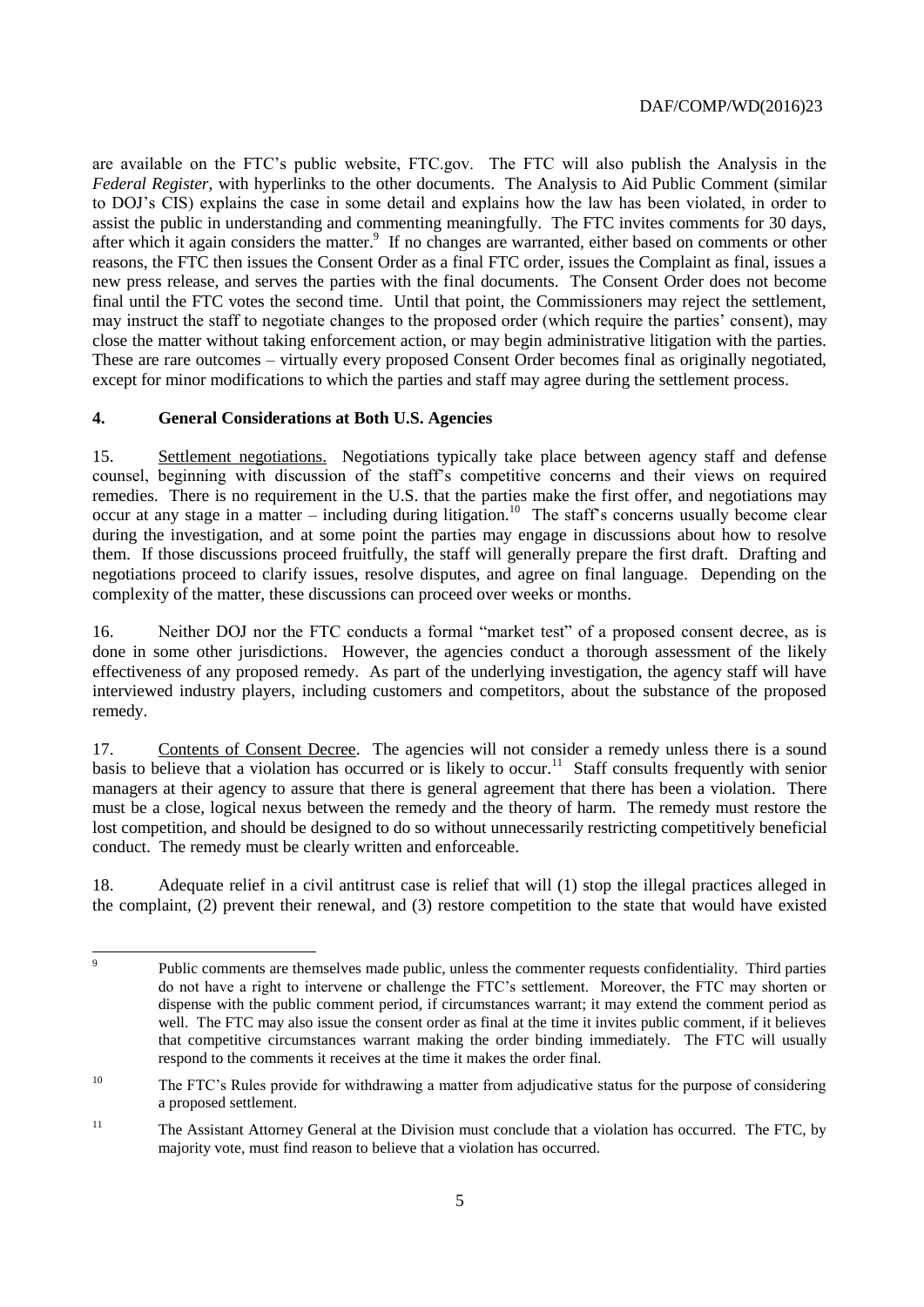had the violation not occurred. Many settlements contain "fencing-in provisions," which prohibit conduct that may not itself violate the law but that could bring the parties dangerously close to a repeat violation.

19. The standard provisions of the settlement documents include: jurisdictional and applicability clauses; definitions of key terms; clear prohibitions on the covered conduct; reporting (and sometimes monitoring) provisions; compliance provisions (e.g., right to inspect and copy documents and interview employees), which may vary from one decree to another; notice of corporate changes; and the term of the judgment. DOJ's decrees provide for retention of jurisdiction by the court. The Division's standard decree language requires that the consent decree expire on the tenth anniversary of its entry by the court. The FTC's orders in non-merger cases generally terminate after twenty years. Both agencies may require longer terms, or agree to shorter terms, as appropriate.

20. Monitoring and Enforcement of Consent Decrees. DOJ's consent decrees and the FTC's consent orders include provisions allowing the agency to monitor compliance, such as a requirement that defendants submit written reports or data or allow for staff inspections. Each agency devotes resources to overseeing compliance with remedies. At DOJ, staff that conducted the investigation is responsible for monitoring the decree and ensuring compliance, with the assistance of the Office of Chief Legal Counsel. At the FTC, the Compliance Division attorneys, who help draft the settlement documents and participate in settlement negotiations, are responsible for monitoring and enforcing the Consent Order.

21. Where a decree requires affirmative acts, such as the submission of periodic reports, agency staff determines whether those acts have occurred and evaluates the sufficiency of compliance. Where decrees prohibit certain actions, agency staff (or a monitoring trustee) may conduct periodic inquiries to determine whether defendants are observing the prohibitions. Both agencies also rely on information from third parties (such as firms that may have been injured by the prior unlawful conduct) to alert agency staff if new violations occur.

22. If the agency concludes that a consent decree may have been violated, it can conduct an investigation, using all available investigative tools (including demands for documents and information, and taking testimony) to determine whether there has been a violation, and what action should be taken. DOJ will institute an enforcement action, civil or criminal, in the court that retains jurisdiction over the case. The purpose of a civil contempt action is to compel compliance with the court's order, and can involve the Division seeking injunctive relief and/or fines. The purpose of a criminal contempt action is not remedial, but is to punish the violator and deter future conduct. Criminal contempt may be punished by fine, imprisonment, or both.

23. The FTC has statutory authority to seek civil penalties and further injunctive relief from a federal court if it concludes there has been an order violation. 15 U.S.C.  $$45(l).$ <sup>12</sup> Penalties are designed both to punish the violation and to deter future violations. Additional injunctive provisions may be obtained if needed to force the violating firm to come into compliance with the FTC's order. If a party violates an enforcement order issued by a federal court, the FTC may seek the same relief as DOJ does for violations of its consent decrees.

24. Modification of Consent Decrees. Because the parties have consented to the consent decree, there is no appeal from the judgment. As time goes on, however, circumstances may change that make it appropriate to consider modifying a decree. Both agencies have procedures to accomplish this.

 $12$ 

<sup>12</sup> Civil penalties for FTC order violations may be up to \$16,000 for each day of violation. Courts consider various factors in determining how much of the maximum to impose. *See, e.g.*, U.S. v. Boston Scientific Corp., 214 F.Supp. 2d 167 (D.Mass. 2002).